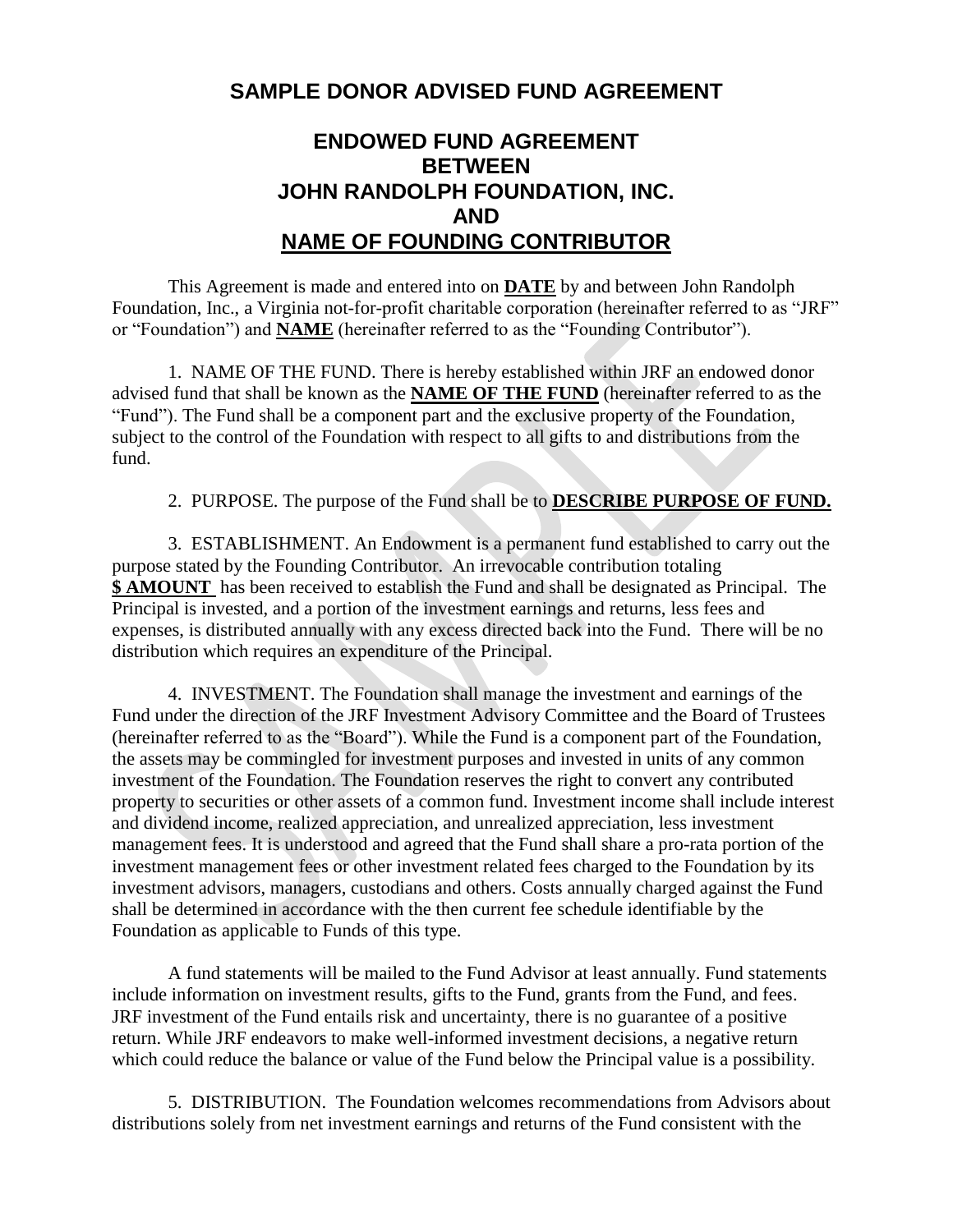donor advised fund guidelines established by the Foundation (available upon request). There will be no distribution in years where there is a negative investment return for the prior calendar year. The percentage shall be commensurate with the Foundation's spending policy in existence at the time of the distribution. The first distribution will not take place until the Fund has been established and funded for one full calendar year.

All recommendations are advisory in nature. The Foundation will independently determine whether recommendations it receives are consistent with the Foundation's charitable purposes. The Foundation may accept or reject recommendations. The Foundation is not required to wait for recommendations before making distributions from the Donor Advised Fund.

The Foundation cannot make distributions to fulfill any pledge, obligation, or membership, or to support any activity from which a Donor, Advisor or related party will receive a benefit.

6. ADVISORS. The following individuals may serve as Advisors to the Fund. If there are no Advisors identified, the Founding Contributor will serve as the Advisor.



If at any time there is more than one Advisor to the Fund, the Advisors will appoint a designee and all communications to and from the Foundation will be through the designee. If there is no designee appointed, the designee will be the first Advisor listed. An Advisor may appoint Successor Advisors in writing to the Foundation. The right to appoint Successor Advisors may continue into perpetuity.

7. VARIANCE. The Board has the authority to vary the terms of the Fund if continued adherence to any condition or restriction is in the judgment of the Board unnecessary, incapable of fulfillment or inconsistent with the charitable or other exempt purposes of the Foundation or Fund. In this regard, it is understood that the Foundation is explicitly granted unilateral variance power, which is the power to redirect the use of the Fund to another beneficiary and to override the original intent of the Fund without approval of any interested party. No distribution shall be made from the Fund to any individual or entity if such distribution will in the judgment of the Foundation endanger the Foundation's Code Section 501(c)(3) status.

8. ADMINISTRATIVE PROVISIONS. The parameters described in this agreement are irrevocable. Nevertheless, solely to ensure that the Fund is a qualified component of the Foundation for federal tax purposes, the Foundation, acting alone, shall have the power to modify the terms of this agreement to the extent not inconsistent with endowed fund tax laws. Notwithstanding anything herein to the contrary, the Foundation shall hold and manage the Fund, and all contributions to the Fund, subject to the provisions of the applicable Virginia law and the Foundation's Articles of Incorporation and Bylaws. The Board shall monitor the distribution of the Fund to ensure it is used exclusively for charitable or other exempt purposes (within the meaning of Code section  $170(c)(1)$  or  $(2)B$ ) and shall have all powers or modification and removal specified in United States Treasury Regulations Section 1.170A-9(e)(11)(v)(B).

9. ADMINISTRATIVE FEES. The Foundation assesses an annual fee to manage and administer the Fund. The fee is based on the total net assets of the Fund as of December 31 of each year. The fee for each fund shall be established by the Board annually.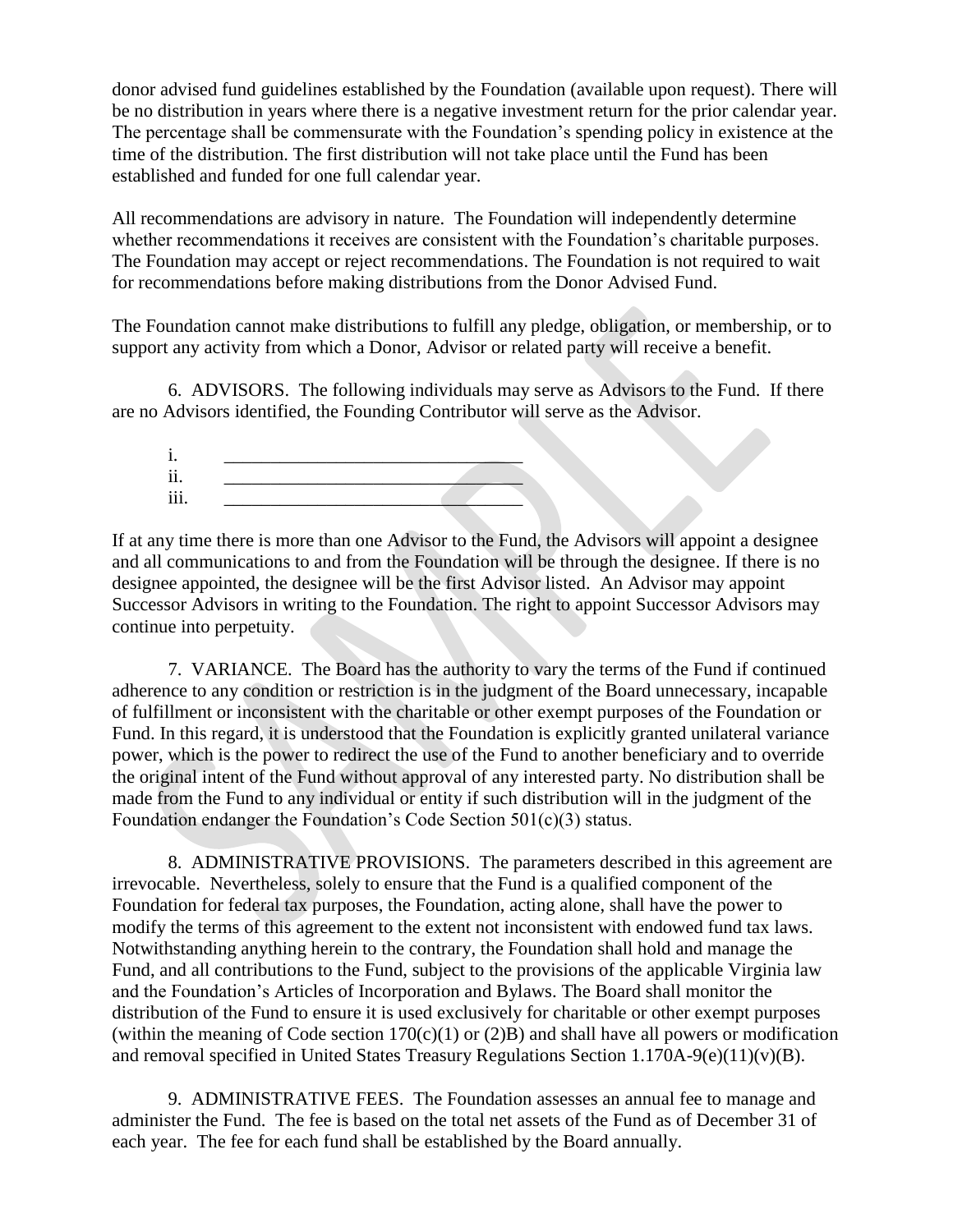10. LEGAL. Legal fees and expenses incurred in establishing, managing, or administering the Fund including inquiries, challenges or litigation to the Fund or its terms shall be an expense of the Fund and will be deducted from the annual distribution.

11. CONDITIONS FOR ACCEPTANCE OF FUNDS: The establishment of the Fund is made in recognition of, and subject to, the terms and conditions of the Articles of Incorporation, Bylaws of the Foundation and this agreement as from time to time amended, and that the Fund shall at all times be subject to such terms and conditions, including, but not by way of limitation, provisions for amendments by the Foundation acting in its sole discretion.

12. CONTINUITY. The Fund shall continue so long as assets are available in the Fund and the purposes of the Fund can be served by its continuation. In the absence of an Advisor due to death, incapacity, or other disqualification, the Fund shall become an endowed Field of Interest Fund with the purpose stated above in section 2.

13. NOT A SEPARATE TRUST. The Fund shall be a component part of the Foundation's investments. All money and property in the Fund shall be held as general assets of the Foundation and not segregated as trust property of a separate trust; provided that for purposes of determining the share of the Foundation's earnings allocable to the Fund and the value of the principal of the Fund, the interest of the Fund in the general assets of the Foundation shall be a percentage determined by dividing the total Fund, by the then value of the total investment assets of the Foundation, such percentage interest being subject to adjustment at the time of each addition to or reduction of the assets of the Foundation. The receipts and disbursements of this Fund, however, shall be accounted for separately and apart from those of other gifts to the Foundation.

14. ANONYMITY/PUBLICITY. The Foundation has the right to publicize the name of the Fund on its website and in printed materials (e.g. newsletters). To recognize and honor donors, the Foundation's policy is to include donors' names in publicity about the Foundation and on any grants made from a Fund unless they wish to remain anonymous. Please check the box below that best describes your wish regarding publicity:

 $\Box$  I have no objection to the inclusion of my name in Foundation publicity and in grant award information.

 $\Box$  I have no objection to the inclusion of my name in Foundation publicity, but I do not wish to have my name listed in grant award information.

 $\Box$  I do not wish to have my name included in Foundation publicity or grant award information, and I wish to be listed as an anonymous donor.

 $\Box$  Other

15. DONOR HANDBOOK.

□ I have received a copy of John Randolph Foundation's Donor Handbook which contains donor advised fund guidelines and information on recommending grants, naming successor advisors, grant restrictions, the fund activity policy, and more.

IN WITNESS WHEREOF, the Founding Contributor and the Foundation have executed the Agreement on the date specified below.